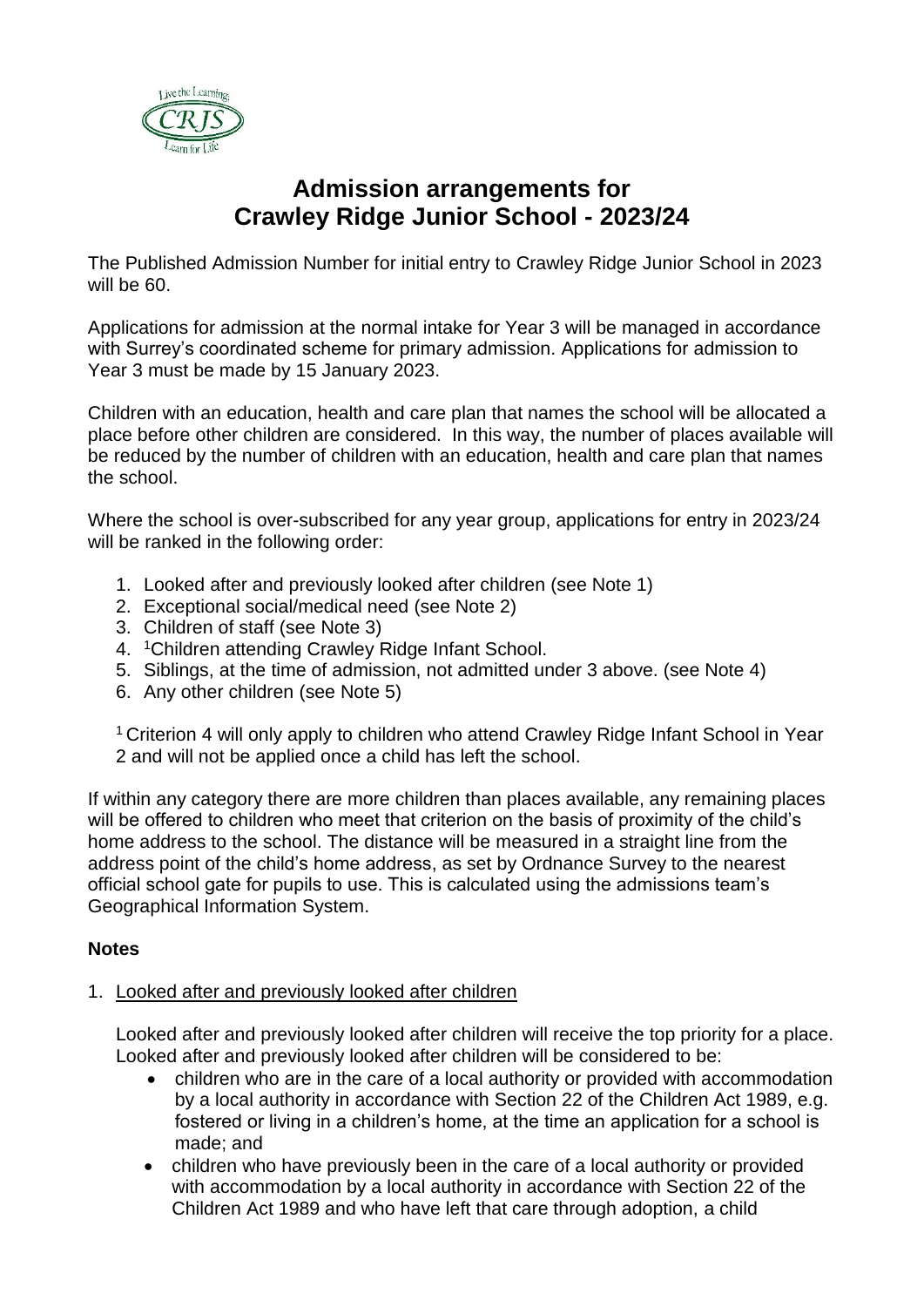

arrangements order (in accordance with Section 8 of the Children Act 1989 and as amended by the Children and Families Act 2014) or special guardianship order (in accordance with Section 14A of the Children Act 1989).

• Children adopted from abroad will be given equal admission priority as those children who were previously looked after

Places will be allocated under this criterion when places are first offered at a school and the local authority may also ask schools to admit over their published admission number at other times under this criterion.

#### 2. Exceptional social/medical need

Occasionally there will be a very small number of children for whom exceptional social or medical circumstances apply which will warrant a placement at this particular school. The exceptional social or medical circumstances might relate to either the child or the parent/carer. Supporting evidence from a professional is required such as a doctor and/or consultant for medical cases or a social worker, health visitor, housing officer, the police or probation officer for other social circumstances. This evidence must confirm the circumstances of the case and must set out why the child should attend this school and why no other school could meet the child's needs.

Providing evidence does not guarantee that a child will be given priority at this school and in each case a decision will be made based on the merits of the case and whether the evidence demonstrates that a placement should be made at this school above any other.

Common medical conditions and allergies can usually be supported in all mainstream schools, therefore priority under the school's exceptional medical criterion would not normally be given for these. In addition, routine child minding arrangements would not normally be considered to be an exceptional social reason for placement at this school.

Places may be allocated under this criterion when places are first offered at the school and the local authority may also ask the school to admit over its published admission number at other times under this criterion.

### 3. Children of Staff

Children of staff who a) have been employed at the school for two or more years at the time at which the application for admission is made OR b) who have been recruited to fill a vacant post for which there is a demonstrable skills shortage. (Please see Appendix 1 for Supplementary Information Form)

### 4. Siblings

A sibling will be considered to be a brother or sister (that is, another child of the same parents, whether living at the same address or not), a half-brother or half-sister or a step-brother or step-sister or an adoptive or foster sibling, living as part of the same family unit at the same address.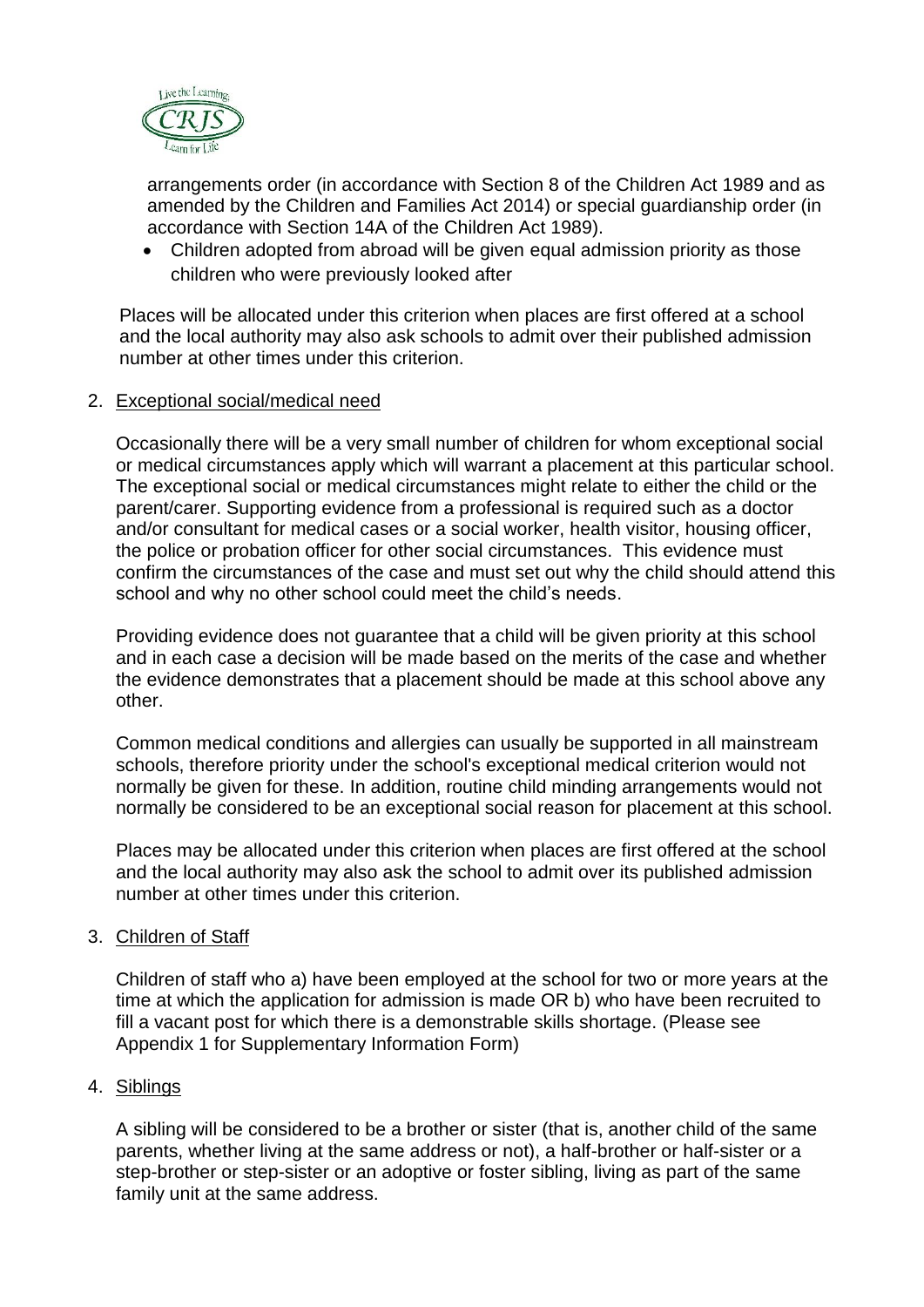

A child will be given sibling priority if they have a sibling on roll at Crawley Ridge Junior School and that sibling is still expected to be on roll at this school at the time of the child's admission.

A child will also be given sibling priority for admission if their sibling is attending Crawley Ridge Infant School and that sibling is still expected to be on roll at that school or Crawley Ridge Junior School at the time of the child's admission, as these schools operate shared sibling priority.

This will apply both at the initial allocation of places and also when prioritising the waiting list. Giving sibling priority has the effect of maximising the opportunity for children in the same family to be educated at the same school or at a school which operates shared sibling priority.

#### 5. Home address

The child's home address excludes any business or childminder's address and must be the child's normal place of residence. It also excludes any relative's address unless the child lives at that address as their normal place of residence. Where the child is subject to a child arrangements order and that order stipulates that the child will live with one parent/carer more than the other, the address to be used will be the one where the child is expected to live for the majority of the time. For other children, the address to be used will be the address where the child lives the majority of the time. In other cases, where the child spends an equal time between their parents/carers, it will be up to the parent/carers to agree which address to use. Where a child spends their time equally between their parents/carers and they cannot agree on who should make the application, we will accept an application from the parent/carer who is registered for child benefit. If neither parent is registered for child benefit we will accept the application from the parent/carer whose address is registered with the child's current school or nursery.

We will not generally accept a temporary address if the main carer of the child still possesses a property that has previously been used as a home address, nor will we accept a temporary address if we believe it has been used solely or mainly to obtain a school place when an alternative address is still available to that child. All distances will be measured by the computerised Geographical Information System maintained by Surrey's admissions team.

The address to be used for the initial allocation of places to Year 3 will be the child's address at the closing date for application. Changes of address may be considered in accordance with Surrey's coordinated scheme if there are exceptional reasons behind the change, such as if a family has just moved to the area. The address to be used for waiting lists, after the initial allocation, will be the child's current address. Any offer of a place on the basis of address is conditional upon the child living at the appropriate address on the relevant date. Applicants have a responsibility to notify the school and Surrey County Council of any change of address.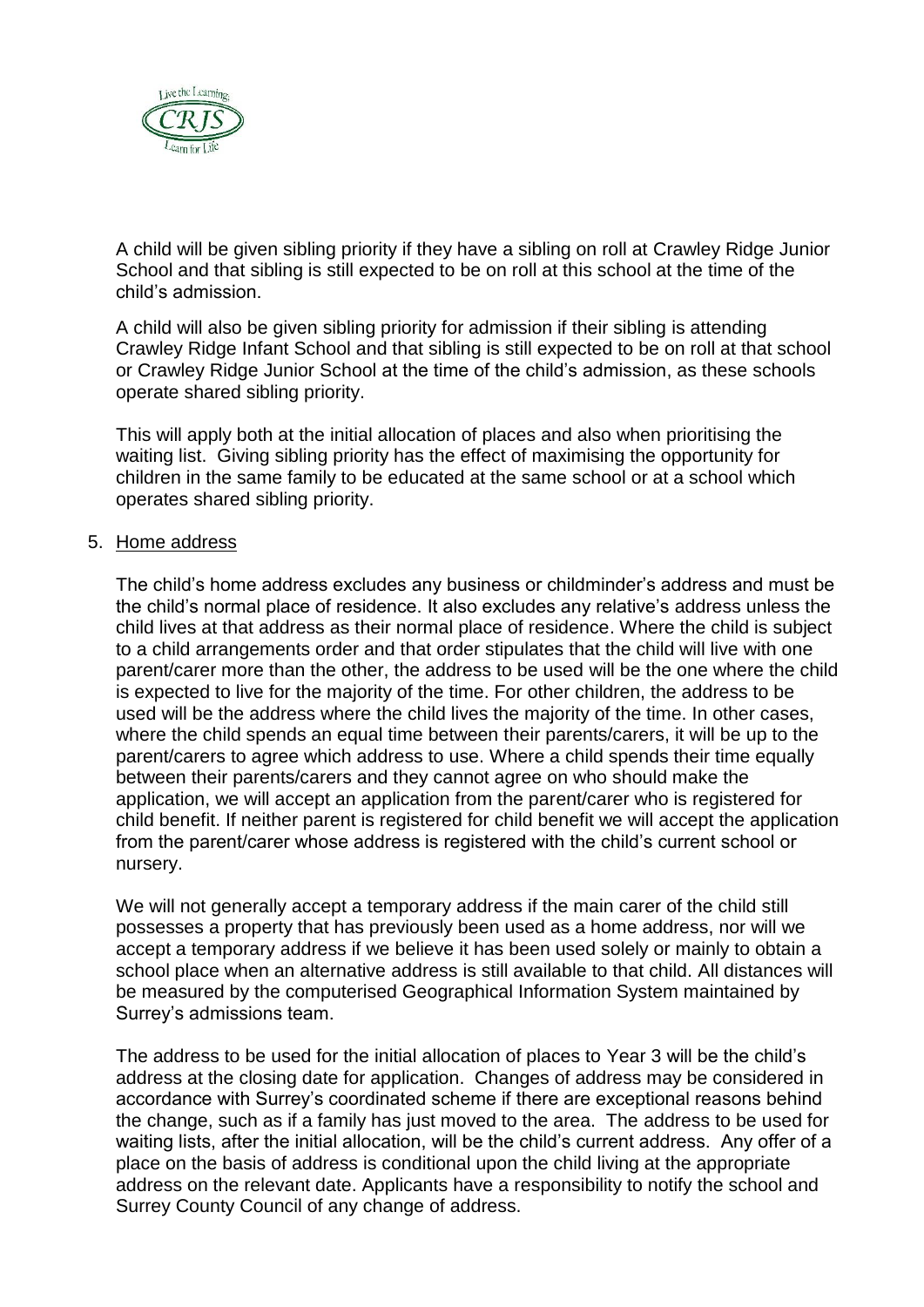

### 6. Tie breaker and the admission of twins, triplets, other multiple births or siblings born in the same academic year

Where two or more children share priority for a place, e.g. where two children live equidistant from a school, random allocation will be used to determine which child should be given priority.

In the case of multiple births, where children have equal priority for a place, random allocation will be used to determine which child should be given priority.

#### 7. Waiting lists

Where there are more children than places available, waiting lists will operate for each year group according to the oversubscription criteria for the school without regard to the date the application was received or when a child's name was added to the waiting list.

Waiting lists for all year groups will be maintained until 31July 2023 when they will be cancelled. Applicants who wish a child to go on the waiting list for the 2023/2024 academic year must reapply for in year admission.

#### 8. In-year admissions

The following applications will be treated as in-year admissions during 2023/24:

- applications for admission to Year 3 which are received after 1 September 2023;
- all other applications for admission to Years 4 to 6.

Where there are more applications than places available, each application will be ranked in accordance with the published oversubscription criteria for the school.

#### 9. The admission of children outside of their chronological year group

Applicants may choose to seek a place outside their child's chronological (correct) year group. Decisions will be made on the basis of the circumstances of each case and what is in the best interests of the child concerned.

- Applicants who are applying for their child to have a decelerated entry to school, i.e. to start later than other children in their chronological age group, should initially apply for a school place in accordance with the deadlines that apply for their child's chronological age. If, in liaison with the headteacher, governors agree for the child to have a decelerated entry the place cannot be deferred and instead the applicant will be invited to apply again in the following year for the decelerated cohort
- Applicants who are applying for their child to have an accelerated entry to school, i.e. to start earlier than other children in their chronological age group,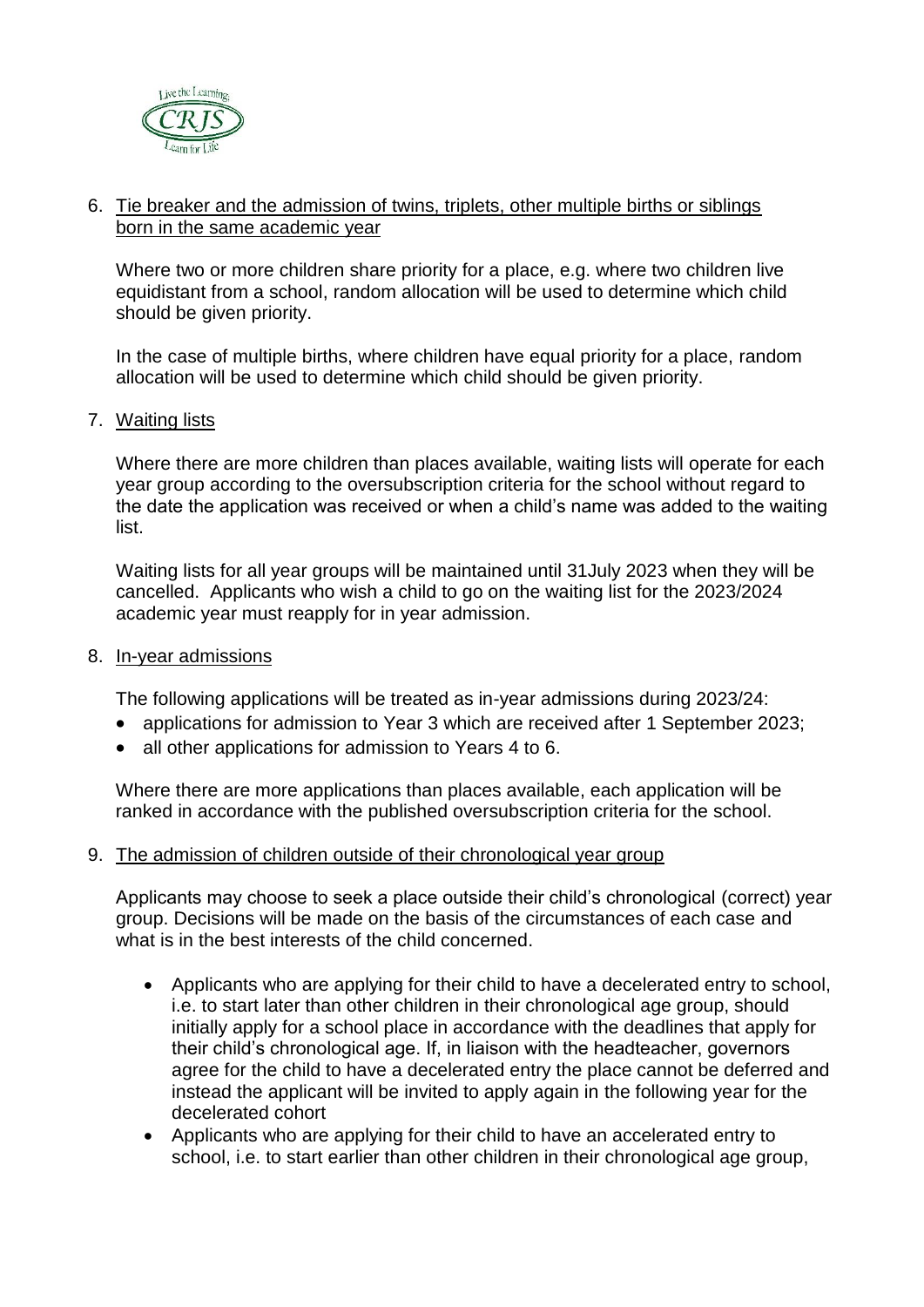

must initially apply for a school place at the same time that other families are applying for that cohort. If, in liaison with the headteacher, governors agree for the child to have an accelerated entry, the application will be processed. If it is not agreed for the child to have an accelerated entry, the applicant will be invited to apply again in the following year for the correct cohort

Applicants must state clearly why they feel admission to a different year group is in the child's best interest and provide what evidence they have to support this. More information on educating children out of their chronological year group and the process for making such requests is available at [www.surreycc.gov.uk/admissions.](http://www.surreycc.gov.uk/admissions)

#### 10.Home to school transport

Surrey County Council has a Home to School Transport policy that sets out the circumstances that children might qualify for free home to school transport. Generally, transport will only be considered if a child is under 8 years old and is travelling more than two miles or is over 8 years old and travelling more than three miles to the nearest school with a place. Transport will not generally be provided to a school that is further away if a child would have been offered a place at a nearer school had it been named as a preference on the application form, although exceptions may apply to secondary aged children whose families are on a low income if they are travelling to one of their three nearest schools and to children whose nearest school is out of County but over the statutory walking distance.

Eligibility to transport is not linked to the admission criteria of a school. Some schools give priority to children who are attending a feeder school, but attending a feeder school does not confer an automatic right to transport to a linked school. In considering admission criteria and school preferences it is important that applicants also consider the home to school transport policy so they might take account of the likelihood of receiving free transport to their preferred school before making their application. A full copy of Surrey's Home to School Transport policy is available on Surrey's website at [www.surreycc.gov.uk](http://www.surreycc.gov.uk/) or from the Surrey Schools and Childcare Service on 0300 200 1004.